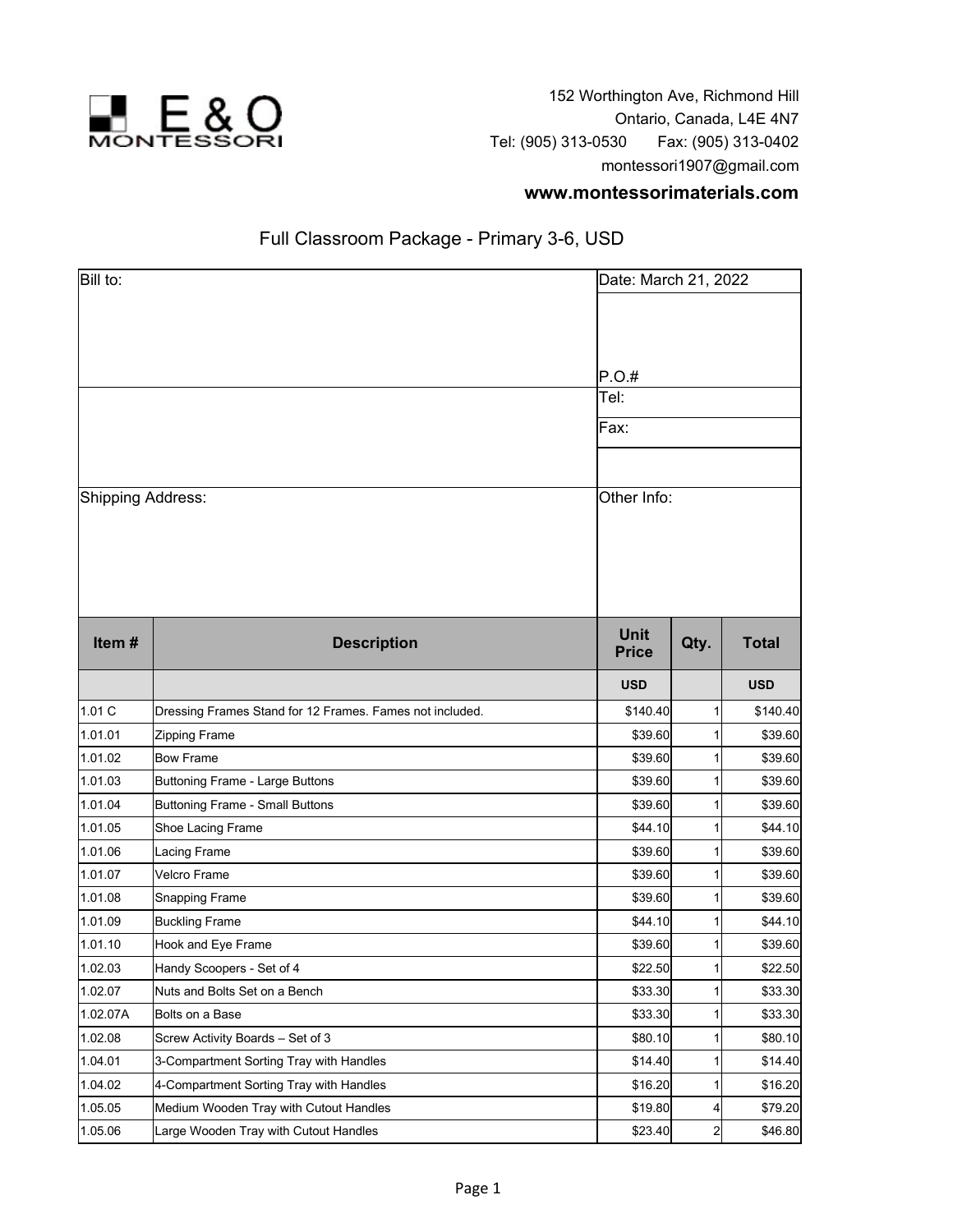| 1.05.1A  | Small Wooden Tray                                           | \$17.10  | 4            | \$68.40  |
|----------|-------------------------------------------------------------|----------|--------------|----------|
| 1.05.2A  | Medium Wooden Tray                                          | \$19.80  | 2            | \$39.60  |
| 1.05.3A  | Large Wooden Tray                                           | \$21.60  | 2            | \$43.20  |
| 1.05.4 A | Small Wooden Tray with Cutout Handles                       | \$16.20  | $6 \mid$     | \$97.20  |
| 1.06.01  | <b>Blue Apron</b>                                           | \$17.10  | 1            | \$17.10  |
| 1.06.02  | Green Apron                                                 | \$17.10  | 1            | \$17.10  |
| 1.06.03  | Red Apron                                                   | \$17.10  | 1            | \$17.10  |
| 1.06.04  | <b>Yellow Apron</b>                                         | \$17.10  | 1            | \$17.10  |
| 1.06.10  | <b>Folding Activity Set</b>                                 | \$43.20  | 1            | \$43.20  |
| 1.06.15  | Sorting With Small Beads And Tongs                          | \$18.90  | 1            | \$18.90  |
| 1.06.16B | Birds in a Nest Sorting Set                                 | \$26.55  | 1            | \$26.55  |
| 1.06.17  | <b>Dropper Activities Set</b>                               | \$16.20  | 1            | \$16.20  |
| 1.06.17A | <b>Color Mixing Activity Set</b>                            | \$21.60  | 1            | \$21.60  |
| 1.06.18  | Sorting with Small Beads                                    | \$12.60  | 1            | \$12.60  |
| 1.07.03B | Spooning Activities Set                                     | \$18.90  | 1            | \$18.90  |
| 1.07.04A | Pouring Water Activities with Two Small Clear Pitchers Set  | \$20.70  | 1            | \$20.70  |
| 1.07.04B | Pouring Water with Funnel                                   | \$19.80  | 1            | \$19.80  |
| 1.07.05  | Pouring Water Activities with Two Small Porcelain Creamers  | \$18.00  | 1            | \$18.00  |
| 1.07.05B | Pouring Water Activities with Two Handless Pitchers         | \$20.70  | 1            | \$20.70  |
| 1.07.06a | Pouring Set with Two Stainless Steel Creamers               | \$17.10  | 1            | \$17.10  |
| 1.07.07  | Broom with Wooden Handle                                    | \$12.60  | 1            | \$12.60  |
| 1.07.07A | Indoor Scrubber with Wooden Handle: Red, 65 x 16.5 x 5.5 cm | \$12.60  | 1            | \$12.60  |
| 1.07.07B | Outdoor Broom with Wooden Handle: Coarse Natural            | \$17.10  | 1            | \$17.10  |
| 1.07.07C | Wooden Cleaning Guide 30 x 15 x 9 cm                        | \$17.10  | 1            | \$17.10  |
| 1.07.08  | <b>Traditional Sweeping Set</b>                             | \$16.20  | 1            | \$16.20  |
| 1.07.09A | Mop with Wooden Handle                                      | \$8.10   | 1            | \$8.10   |
| 1.07.09B | Straw Broom                                                 | \$8.55   | 1            | \$8.55   |
| 1.07.12  | <b>Practical Life Stand</b>                                 | \$71.10  | 1            | \$71.10  |
| 1.07.13  | Window Washing Set                                          | \$23.40  | 1            | \$23.40  |
| 1.07.13A | Egg Slicing Activity Set                                    | \$31.50  | $\mathbf{1}$ | \$31.50  |
| 1.07.13B | Banana Slicing Activity                                     | \$26.10  | 1            | \$26.10  |
| 1.07.14A | Juice Squeezing Activity                                    | \$17.10  | 1            | \$17.10  |
| 1.07.15  | Plastic Cutting Board withTray                              | \$4.50   | 1            | \$4.50   |
| 1.07.16C | Wooden Rolling Pin                                          | \$3.60   | 1            | \$3.60   |
| 1.07.26  | <b>Mouth Model</b>                                          | \$28.80  | 1            | \$28.80  |
| 1.08.01  | Glue and Paste Wooden Set                                   | \$62.10  | 1            | \$62.10  |
| 1.08.02  | <b>Cutting Exercise Activity</b>                            | \$50.40  | 1            | \$50.40  |
| 1.09.02  | Wooden Washboard                                            | \$53.10  | 1            | \$53.10  |
| 1.09.04  | <b>Cloth Washing Activity</b>                               | \$71.10  | 1            | \$71.10  |
| 1.09.05  | <b>Hand Washing Activity</b>                                | \$44.10  | 1            | \$44.10  |
| 1.09.05A | Hand Washing Table                                          | \$333.00 | 1            | \$333.00 |
| 1.09.06  | Table Washing Activity                                      | \$37.80  | 1            | \$37.80  |
| 1.10.04A | Clothesline Stand                                           | \$82.80  | 1            | \$82.80  |
| 1.10.09  | Wooden Geo Board (Rubber Band Board)                        | \$35.10  | 1            | \$35.10  |
| 1.11.01  | Jumbo Wooden Button (8.5cm)                                 | \$13.50  | $\mathbf{1}$ | \$13.50  |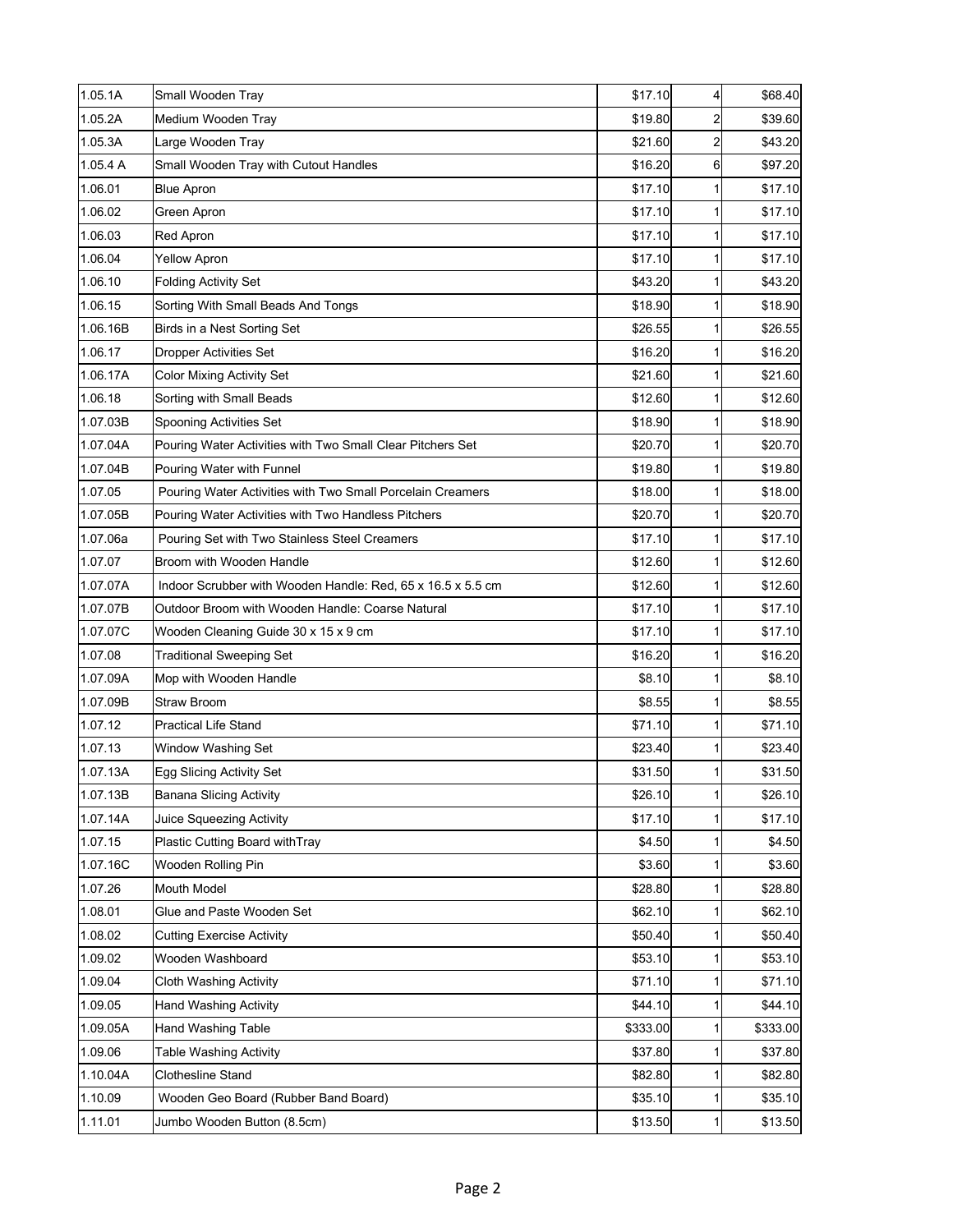| 1.11.02  | <b>Braiding Board</b>                            | \$21.60  | 1            | \$21.60  |
|----------|--------------------------------------------------|----------|--------------|----------|
| 1.12.01  | Wooden Weaving Loom - Small                      | \$15.30  | 1            | \$15.30  |
| 1.12.05  | Wooden Weaving Animals - Set of 3                | \$16.20  | 1            | \$16.20  |
| 1.14.04  | Hammer & Nail Set - Vehicles                     | \$37.80  | 1            | \$37.80  |
| 1.20.05  | Gardening Tote with Tools and Metal Watering Can | \$30.60  | 1            | \$30.60  |
| 2.01     | Pink Tower                                       | \$107.10 | 1            | \$107.10 |
| 2.01.02  | <b>Pink Tower Stand</b>                          | \$16.20  | 1            | \$16.20  |
| 2.01.03  | Pink Tower Paper                                 | \$7.20   | 1            | \$7.20   |
| 2.02     | Broad (Brown) Stair - Brown Lacquer              | \$224.10 | 1            | \$224.10 |
| 2.02.01  | Brown Stairs Paper                               | \$7.20   | 1            | \$7.20   |
| 2.03     | Red (Long) Rods                                  | \$97.20  | 1            | \$97.20  |
| 2.04.01b | Geometric Solids with Box & Bases                | \$179.10 | 1            | \$179.10 |
| 2.04.02A | Geometric Cards for Geometric Solids with Tray   | \$17.10  | 1            | \$17.10  |
| 2.04.04  | Geometric Solids Copy Masters                    | \$15.30  | 1            | \$15.30  |
| 2.05.01  | Set of Knobless Cylinders                        | \$148.50 | 1            | \$148.50 |
| 2.06     | First Box of Colour Tablets - Plastic            | \$32.40  | 1            | \$32.40  |
| 2.07     | Second Box of Colour Tablets - Plastic           | \$71.10  | 1            | \$71.10  |
| 2.08     | Third Box of Colour Tablets - Plastic            | \$165.60 | 1            | \$165.60 |
| 2.08A    | <b>Colour Resemblance Sorting Task</b>           | \$111.60 | 1            | \$111.60 |
| 2.10     | Rough and Smooth Boards Set - Set of 3           | \$34.20  | 1            | \$34.20  |
| 2.11     | Rough Gradation Tablets - 5 Pairs                | \$43.20  | 1            | \$43.20  |
| 2.12     | <b>Fabric Box with Different Fabrics</b>         | \$39.60  | 1            | \$39.60  |
| 2.12A    | Second Fabric Box                                | \$23.40  | 1            | \$23.40  |
| 2.13     | Baric Tablets - 3 Boxes                          | \$41.40  | 1            | \$41.40  |
| 2.14.01  | <b>Smelling Cylinders</b>                        | \$41.40  | 1            | \$41.40  |
| 2.14.02  | <b>Tasting Exercise</b>                          | \$30.60  | 1            | \$30.60  |
| 2.15.01  | <b>Geometric Cabinet</b>                         | \$268.20 | 1            | \$268.20 |
| 2.15.02  | Geometric Form Cabinet with Cards                | \$62.10  | 1            | \$62.10  |
| 2.15.03  | Geometric Cabinet Nomenclature Cards             | \$8.10   | 1            | \$8.10   |
| 2.16.01  | Demonstration Tray                               | \$43.20  | $\mathbf{1}$ | \$43.20  |
| 2.16.02A | Geometric Form Cards for the Demonstration Tray  | \$6.30   | 1            | \$6.30   |
| 2.16.04  | Geometric Cabinet Control Chart                  | \$6.30   | 1            | \$6.30   |
| 2.17     | <b>Constructive Triangles</b>                    | \$167.40 | 1            | \$167.40 |
| 2.18     | <b>Constructive Blue Triangles</b>               | \$21.60  | 1            | \$21.60  |
| 2.18.01  | Circles, Squares And Triangles                   | \$64.80  | 1            | \$64.80  |
| 2.19     | Sound Boxes                                      | \$62.10  | 1            | \$62.10  |
| 2.20     | Pressure Cylinders                               | \$47.70  | 1            | \$47.70  |
| 2.21     | <b>Thermic Tablets</b>                           | \$43.20  | 1            | \$43.20  |
| 2.22     | Thermic Bottles with Box                         | \$73.80  | 1            | \$73.80  |
| 2.23     | <b>Binomial Cube</b>                             | \$39.60  | 1            | \$39.60  |
| 2.24     | <b>Trinomial Cube</b>                            | \$65.70  | 1            | \$65.70  |
| 3.01     | Ten Metal Insets with Two Stands                 | \$124.20 | 1            | \$124.20 |
| 3.01.01  | Wooden Stand for Metal Insets                    | \$178.20 | 1            | \$178.20 |
| 3.01.02  | Metal Insets Tracing Tray                        | \$34.20  | 1            | \$34.20  |
| 3.02     | Holder for 3 Pencils                             | \$6.75   | 3            | \$20.25  |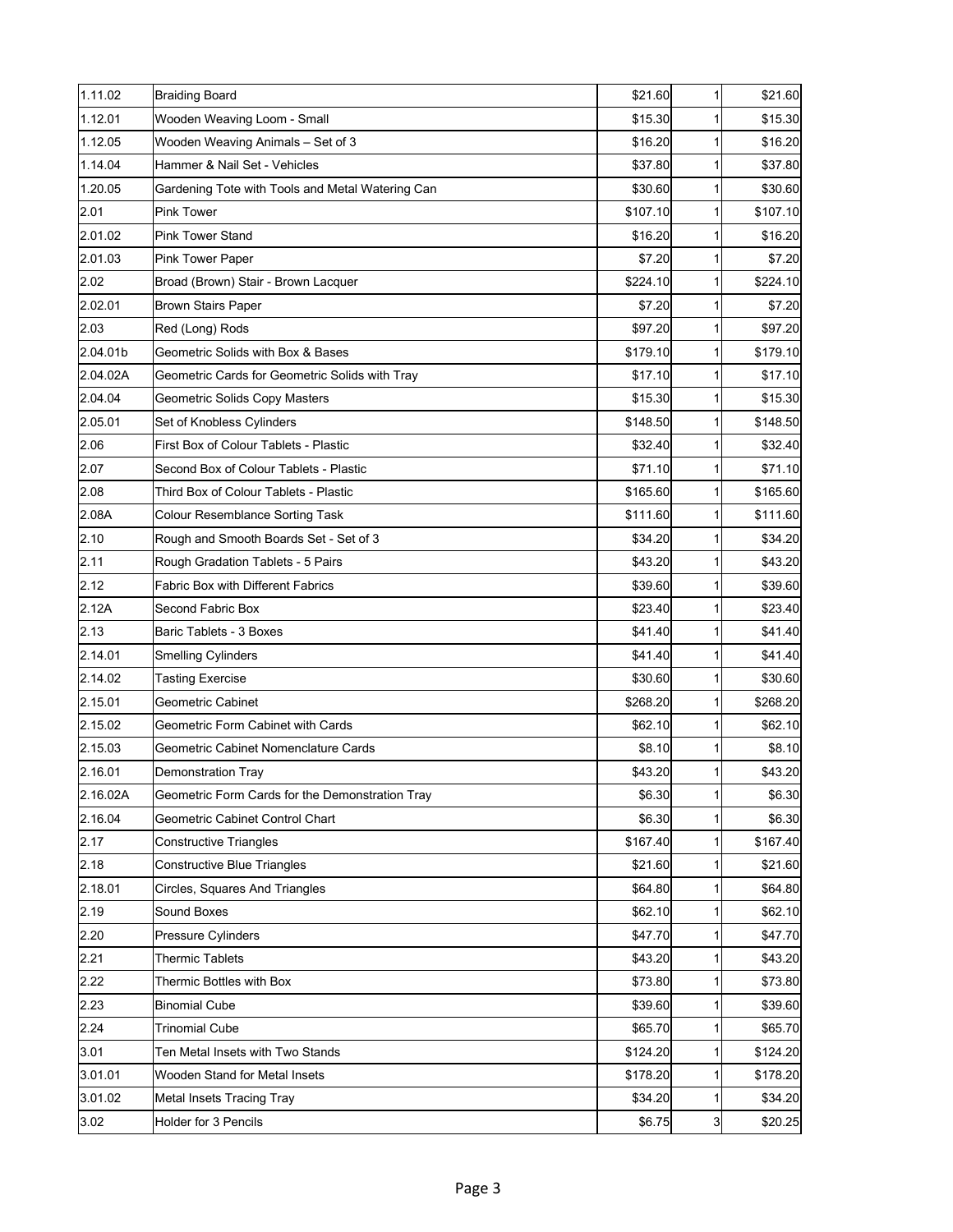| $\overline{2}$<br>\$5.85<br>\$11.70<br>Inset Paper<br>Set of 11 Pencil Holders<br>\$55.80<br>\$55.80<br>1<br>\$33.30<br>1<br>\$33.30<br>Detective Adjective Excercise<br>Sandpaper Letters - Cursive with Box - Lower Case<br>\$62.10<br>\$62.10<br>1<br>\$35.10<br>1<br>\$35.10<br>Lower Case Double Sandpaper Letters - Cursive with Box<br>\$14.40<br><b>Blank Greenboard</b><br>\$14.40<br>1<br>$\overline{2}$<br>\$15.30<br>\$30.60<br>Greenboard with Lines and Squares<br>Greenboard with Double Lines and Squares<br>\$15.30<br>1<br>\$15.30<br>\$17.55<br>\$17.55<br>Wooden Board<br>1<br>3.05.14<br>\$34.20<br>\$34.20<br>Letter Formation Sand Tray with Lid<br>1<br>Alphabet Objects ( Initial Sounds)<br>\$89.10<br>1<br>\$89.10<br>Large Movable Alphabet, Cursive Red & Blue 5/10 Count With Box<br>\$207.00<br>\$207.00<br>1<br>3.06.03c<br>Medium Movable Alphabet, Cursive Red & Blue with Box<br>\$136.80<br>\$136.80<br>1<br>Small Movable Alphabet - Cursive Red & Blue 5/10 Count With Box<br>\$117.00<br>\$117.00<br>1<br>3.06.18<br>\$152.10<br>Printed Alphabet with Box. Blue, Cursive<br>\$152.10<br>3.06.26A<br>\$120.60<br>Grammar 3-D Symbols with Tray<br>\$120.60<br>1<br>Noun and Verb Introduction Solids with Tray<br>\$17.55<br>1<br>\$17.55<br>\$57.60<br>\$57.60<br>Pink Picture Sheets (9) with Word Cards (54), laminated<br>\$88.20<br>Clear Plastic Boxes with Objects and Pink Word Cards<br>\$88.20<br>1<br>Pink Picture Cards & Word Cards with Plastic Boxes<br>\$93.60<br>\$93.60<br>\$57.60<br>\$57.60<br>Blue Picture Sheets (9) with Word Cards (54), laminated<br>1<br>\$60.30<br>\$60.30<br>Clear Plastic Boxes with Objects and Blue Word Cards<br>\$93.60<br>\$93.60<br>Blue Picture Cards & Word Cards with Plastic Boxes<br>1<br>3.09.01d<br>Green Picture Cards & Word Cards with Plastic Boxes<br>\$120.60<br>\$120.60<br>Green Phonogram Word List Cards<br>\$68.40<br>\$68.40<br>1<br>3.09.05.01<br>\$48.60<br>\$48.60<br>Sound Sorting Picture Cards - Initial Consonants<br>\$48.60<br>\$48.60<br>Sound Sorting Picture Cards - Vowels<br>1<br>\$48.60<br>\$48.60<br>Sound Sorting Picture Cards - Rhymes<br>\$48.60<br>Sound Sorting Picture Cards - Final Consonant Sounds<br>\$48.60<br>1<br><b>Classified Vocabulary Picture Cards</b><br>\$57.60<br>\$57.60<br>Farm Game 1- Phonetic<br>\$55.80<br>\$55.80<br>1<br>Farm Game 2- with Adverb<br>\$62.10<br>\$62.10<br>\$288.00<br>\$288.00<br>Primary Phonics Complete Storybook Set of 60 Books<br>Thinking About Mac & Tab - Complete Set of 6 Comprehension Workbooks<br>\$53.10<br>\$53.10<br>\$80.10<br>\$80.10<br>Primary Phonics - Set of 6 Workbooks<br>1<br>Before and After<br>\$19.80<br>\$19.80<br>1<br>In, On, Under<br>\$53.10<br>\$53.10<br>1<br>\$113.40<br>\$113.40<br>Number Rods<br>1<br>Numerals for Number Rods<br>\$19.80<br>\$19.80<br>1<br>Sandpaper Numbers with Box<br>\$34.20<br>\$34.20<br>1<br>Spindle Boxes - the Whole Set<br>\$82.80<br>\$82.80<br>1<br>Introduction to Decimal Quantity<br>\$80.10<br>\$80.10<br>1<br>\$134.10<br>\$134.10<br>Introduction to the Decimal System<br>1<br>Golden Bead Material - Plastic Cards, Individual Nylon Beads<br>\$445.50<br>\$445.50<br>1 | 3.03       | Paper Box | \$17.10 | 1 | \$17.10 |
|---------------------------------------------------------------------------------------------------------------------------------------------------------------------------------------------------------------------------------------------------------------------------------------------------------------------------------------------------------------------------------------------------------------------------------------------------------------------------------------------------------------------------------------------------------------------------------------------------------------------------------------------------------------------------------------------------------------------------------------------------------------------------------------------------------------------------------------------------------------------------------------------------------------------------------------------------------------------------------------------------------------------------------------------------------------------------------------------------------------------------------------------------------------------------------------------------------------------------------------------------------------------------------------------------------------------------------------------------------------------------------------------------------------------------------------------------------------------------------------------------------------------------------------------------------------------------------------------------------------------------------------------------------------------------------------------------------------------------------------------------------------------------------------------------------------------------------------------------------------------------------------------------------------------------------------------------------------------------------------------------------------------------------------------------------------------------------------------------------------------------------------------------------------------------------------------------------------------------------------------------------------------------------------------------------------------------------------------------------------------------------------------------------------------------------------------------------------------------------------------------------------------------------------------------------------------------------------------------------------------------------------------------------------------------------------------------------------------------------------------------------------------------------------------------------------------------------------------------------------------------------------------------------------------------------------------------------------------------------------------------------------------------------------------------------------------------------------------------------------------------------------------------------------------------------------------------------------------------------------|------------|-----------|---------|---|---------|
|                                                                                                                                                                                                                                                                                                                                                                                                                                                                                                                                                                                                                                                                                                                                                                                                                                                                                                                                                                                                                                                                                                                                                                                                                                                                                                                                                                                                                                                                                                                                                                                                                                                                                                                                                                                                                                                                                                                                                                                                                                                                                                                                                                                                                                                                                                                                                                                                                                                                                                                                                                                                                                                                                                                                                                                                                                                                                                                                                                                                                                                                                                                                                                                                                                       | 3.03A      |           |         |   |         |
|                                                                                                                                                                                                                                                                                                                                                                                                                                                                                                                                                                                                                                                                                                                                                                                                                                                                                                                                                                                                                                                                                                                                                                                                                                                                                                                                                                                                                                                                                                                                                                                                                                                                                                                                                                                                                                                                                                                                                                                                                                                                                                                                                                                                                                                                                                                                                                                                                                                                                                                                                                                                                                                                                                                                                                                                                                                                                                                                                                                                                                                                                                                                                                                                                                       | 3.04       |           |         |   |         |
|                                                                                                                                                                                                                                                                                                                                                                                                                                                                                                                                                                                                                                                                                                                                                                                                                                                                                                                                                                                                                                                                                                                                                                                                                                                                                                                                                                                                                                                                                                                                                                                                                                                                                                                                                                                                                                                                                                                                                                                                                                                                                                                                                                                                                                                                                                                                                                                                                                                                                                                                                                                                                                                                                                                                                                                                                                                                                                                                                                                                                                                                                                                                                                                                                                       | 3.04.01    |           |         |   |         |
|                                                                                                                                                                                                                                                                                                                                                                                                                                                                                                                                                                                                                                                                                                                                                                                                                                                                                                                                                                                                                                                                                                                                                                                                                                                                                                                                                                                                                                                                                                                                                                                                                                                                                                                                                                                                                                                                                                                                                                                                                                                                                                                                                                                                                                                                                                                                                                                                                                                                                                                                                                                                                                                                                                                                                                                                                                                                                                                                                                                                                                                                                                                                                                                                                                       | 3.05.02    |           |         |   |         |
|                                                                                                                                                                                                                                                                                                                                                                                                                                                                                                                                                                                                                                                                                                                                                                                                                                                                                                                                                                                                                                                                                                                                                                                                                                                                                                                                                                                                                                                                                                                                                                                                                                                                                                                                                                                                                                                                                                                                                                                                                                                                                                                                                                                                                                                                                                                                                                                                                                                                                                                                                                                                                                                                                                                                                                                                                                                                                                                                                                                                                                                                                                                                                                                                                                       | 3.05.06    |           |         |   |         |
|                                                                                                                                                                                                                                                                                                                                                                                                                                                                                                                                                                                                                                                                                                                                                                                                                                                                                                                                                                                                                                                                                                                                                                                                                                                                                                                                                                                                                                                                                                                                                                                                                                                                                                                                                                                                                                                                                                                                                                                                                                                                                                                                                                                                                                                                                                                                                                                                                                                                                                                                                                                                                                                                                                                                                                                                                                                                                                                                                                                                                                                                                                                                                                                                                                       | 3.05.07    |           |         |   |         |
|                                                                                                                                                                                                                                                                                                                                                                                                                                                                                                                                                                                                                                                                                                                                                                                                                                                                                                                                                                                                                                                                                                                                                                                                                                                                                                                                                                                                                                                                                                                                                                                                                                                                                                                                                                                                                                                                                                                                                                                                                                                                                                                                                                                                                                                                                                                                                                                                                                                                                                                                                                                                                                                                                                                                                                                                                                                                                                                                                                                                                                                                                                                                                                                                                                       | 3.05.08    |           |         |   |         |
|                                                                                                                                                                                                                                                                                                                                                                                                                                                                                                                                                                                                                                                                                                                                                                                                                                                                                                                                                                                                                                                                                                                                                                                                                                                                                                                                                                                                                                                                                                                                                                                                                                                                                                                                                                                                                                                                                                                                                                                                                                                                                                                                                                                                                                                                                                                                                                                                                                                                                                                                                                                                                                                                                                                                                                                                                                                                                                                                                                                                                                                                                                                                                                                                                                       | 3.05.09    |           |         |   |         |
|                                                                                                                                                                                                                                                                                                                                                                                                                                                                                                                                                                                                                                                                                                                                                                                                                                                                                                                                                                                                                                                                                                                                                                                                                                                                                                                                                                                                                                                                                                                                                                                                                                                                                                                                                                                                                                                                                                                                                                                                                                                                                                                                                                                                                                                                                                                                                                                                                                                                                                                                                                                                                                                                                                                                                                                                                                                                                                                                                                                                                                                                                                                                                                                                                                       | 3.05.10    |           |         |   |         |
|                                                                                                                                                                                                                                                                                                                                                                                                                                                                                                                                                                                                                                                                                                                                                                                                                                                                                                                                                                                                                                                                                                                                                                                                                                                                                                                                                                                                                                                                                                                                                                                                                                                                                                                                                                                                                                                                                                                                                                                                                                                                                                                                                                                                                                                                                                                                                                                                                                                                                                                                                                                                                                                                                                                                                                                                                                                                                                                                                                                                                                                                                                                                                                                                                                       |            |           |         |   |         |
|                                                                                                                                                                                                                                                                                                                                                                                                                                                                                                                                                                                                                                                                                                                                                                                                                                                                                                                                                                                                                                                                                                                                                                                                                                                                                                                                                                                                                                                                                                                                                                                                                                                                                                                                                                                                                                                                                                                                                                                                                                                                                                                                                                                                                                                                                                                                                                                                                                                                                                                                                                                                                                                                                                                                                                                                                                                                                                                                                                                                                                                                                                                                                                                                                                       | 3.05.16    |           |         |   |         |
|                                                                                                                                                                                                                                                                                                                                                                                                                                                                                                                                                                                                                                                                                                                                                                                                                                                                                                                                                                                                                                                                                                                                                                                                                                                                                                                                                                                                                                                                                                                                                                                                                                                                                                                                                                                                                                                                                                                                                                                                                                                                                                                                                                                                                                                                                                                                                                                                                                                                                                                                                                                                                                                                                                                                                                                                                                                                                                                                                                                                                                                                                                                                                                                                                                       | 3.06.02A   |           |         |   |         |
|                                                                                                                                                                                                                                                                                                                                                                                                                                                                                                                                                                                                                                                                                                                                                                                                                                                                                                                                                                                                                                                                                                                                                                                                                                                                                                                                                                                                                                                                                                                                                                                                                                                                                                                                                                                                                                                                                                                                                                                                                                                                                                                                                                                                                                                                                                                                                                                                                                                                                                                                                                                                                                                                                                                                                                                                                                                                                                                                                                                                                                                                                                                                                                                                                                       |            |           |         |   |         |
|                                                                                                                                                                                                                                                                                                                                                                                                                                                                                                                                                                                                                                                                                                                                                                                                                                                                                                                                                                                                                                                                                                                                                                                                                                                                                                                                                                                                                                                                                                                                                                                                                                                                                                                                                                                                                                                                                                                                                                                                                                                                                                                                                                                                                                                                                                                                                                                                                                                                                                                                                                                                                                                                                                                                                                                                                                                                                                                                                                                                                                                                                                                                                                                                                                       | 3.06.05    |           |         |   |         |
|                                                                                                                                                                                                                                                                                                                                                                                                                                                                                                                                                                                                                                                                                                                                                                                                                                                                                                                                                                                                                                                                                                                                                                                                                                                                                                                                                                                                                                                                                                                                                                                                                                                                                                                                                                                                                                                                                                                                                                                                                                                                                                                                                                                                                                                                                                                                                                                                                                                                                                                                                                                                                                                                                                                                                                                                                                                                                                                                                                                                                                                                                                                                                                                                                                       |            |           |         |   |         |
|                                                                                                                                                                                                                                                                                                                                                                                                                                                                                                                                                                                                                                                                                                                                                                                                                                                                                                                                                                                                                                                                                                                                                                                                                                                                                                                                                                                                                                                                                                                                                                                                                                                                                                                                                                                                                                                                                                                                                                                                                                                                                                                                                                                                                                                                                                                                                                                                                                                                                                                                                                                                                                                                                                                                                                                                                                                                                                                                                                                                                                                                                                                                                                                                                                       |            |           |         |   |         |
|                                                                                                                                                                                                                                                                                                                                                                                                                                                                                                                                                                                                                                                                                                                                                                                                                                                                                                                                                                                                                                                                                                                                                                                                                                                                                                                                                                                                                                                                                                                                                                                                                                                                                                                                                                                                                                                                                                                                                                                                                                                                                                                                                                                                                                                                                                                                                                                                                                                                                                                                                                                                                                                                                                                                                                                                                                                                                                                                                                                                                                                                                                                                                                                                                                       | 3.06.25    |           |         |   |         |
|                                                                                                                                                                                                                                                                                                                                                                                                                                                                                                                                                                                                                                                                                                                                                                                                                                                                                                                                                                                                                                                                                                                                                                                                                                                                                                                                                                                                                                                                                                                                                                                                                                                                                                                                                                                                                                                                                                                                                                                                                                                                                                                                                                                                                                                                                                                                                                                                                                                                                                                                                                                                                                                                                                                                                                                                                                                                                                                                                                                                                                                                                                                                                                                                                                       | 3.07.01    |           |         |   |         |
|                                                                                                                                                                                                                                                                                                                                                                                                                                                                                                                                                                                                                                                                                                                                                                                                                                                                                                                                                                                                                                                                                                                                                                                                                                                                                                                                                                                                                                                                                                                                                                                                                                                                                                                                                                                                                                                                                                                                                                                                                                                                                                                                                                                                                                                                                                                                                                                                                                                                                                                                                                                                                                                                                                                                                                                                                                                                                                                                                                                                                                                                                                                                                                                                                                       | 3.07.2b    |           |         |   |         |
|                                                                                                                                                                                                                                                                                                                                                                                                                                                                                                                                                                                                                                                                                                                                                                                                                                                                                                                                                                                                                                                                                                                                                                                                                                                                                                                                                                                                                                                                                                                                                                                                                                                                                                                                                                                                                                                                                                                                                                                                                                                                                                                                                                                                                                                                                                                                                                                                                                                                                                                                                                                                                                                                                                                                                                                                                                                                                                                                                                                                                                                                                                                                                                                                                                       | 3.07.3d    |           |         |   |         |
|                                                                                                                                                                                                                                                                                                                                                                                                                                                                                                                                                                                                                                                                                                                                                                                                                                                                                                                                                                                                                                                                                                                                                                                                                                                                                                                                                                                                                                                                                                                                                                                                                                                                                                                                                                                                                                                                                                                                                                                                                                                                                                                                                                                                                                                                                                                                                                                                                                                                                                                                                                                                                                                                                                                                                                                                                                                                                                                                                                                                                                                                                                                                                                                                                                       | 3.08.01    |           |         |   |         |
|                                                                                                                                                                                                                                                                                                                                                                                                                                                                                                                                                                                                                                                                                                                                                                                                                                                                                                                                                                                                                                                                                                                                                                                                                                                                                                                                                                                                                                                                                                                                                                                                                                                                                                                                                                                                                                                                                                                                                                                                                                                                                                                                                                                                                                                                                                                                                                                                                                                                                                                                                                                                                                                                                                                                                                                                                                                                                                                                                                                                                                                                                                                                                                                                                                       | 3.08.2b    |           |         |   |         |
|                                                                                                                                                                                                                                                                                                                                                                                                                                                                                                                                                                                                                                                                                                                                                                                                                                                                                                                                                                                                                                                                                                                                                                                                                                                                                                                                                                                                                                                                                                                                                                                                                                                                                                                                                                                                                                                                                                                                                                                                                                                                                                                                                                                                                                                                                                                                                                                                                                                                                                                                                                                                                                                                                                                                                                                                                                                                                                                                                                                                                                                                                                                                                                                                                                       | 3.08.3d    |           |         |   |         |
|                                                                                                                                                                                                                                                                                                                                                                                                                                                                                                                                                                                                                                                                                                                                                                                                                                                                                                                                                                                                                                                                                                                                                                                                                                                                                                                                                                                                                                                                                                                                                                                                                                                                                                                                                                                                                                                                                                                                                                                                                                                                                                                                                                                                                                                                                                                                                                                                                                                                                                                                                                                                                                                                                                                                                                                                                                                                                                                                                                                                                                                                                                                                                                                                                                       |            |           |         |   |         |
|                                                                                                                                                                                                                                                                                                                                                                                                                                                                                                                                                                                                                                                                                                                                                                                                                                                                                                                                                                                                                                                                                                                                                                                                                                                                                                                                                                                                                                                                                                                                                                                                                                                                                                                                                                                                                                                                                                                                                                                                                                                                                                                                                                                                                                                                                                                                                                                                                                                                                                                                                                                                                                                                                                                                                                                                                                                                                                                                                                                                                                                                                                                                                                                                                                       | 3.09.03    |           |         |   |         |
|                                                                                                                                                                                                                                                                                                                                                                                                                                                                                                                                                                                                                                                                                                                                                                                                                                                                                                                                                                                                                                                                                                                                                                                                                                                                                                                                                                                                                                                                                                                                                                                                                                                                                                                                                                                                                                                                                                                                                                                                                                                                                                                                                                                                                                                                                                                                                                                                                                                                                                                                                                                                                                                                                                                                                                                                                                                                                                                                                                                                                                                                                                                                                                                                                                       |            |           |         |   |         |
|                                                                                                                                                                                                                                                                                                                                                                                                                                                                                                                                                                                                                                                                                                                                                                                                                                                                                                                                                                                                                                                                                                                                                                                                                                                                                                                                                                                                                                                                                                                                                                                                                                                                                                                                                                                                                                                                                                                                                                                                                                                                                                                                                                                                                                                                                                                                                                                                                                                                                                                                                                                                                                                                                                                                                                                                                                                                                                                                                                                                                                                                                                                                                                                                                                       | 3.09.05.02 |           |         |   |         |
|                                                                                                                                                                                                                                                                                                                                                                                                                                                                                                                                                                                                                                                                                                                                                                                                                                                                                                                                                                                                                                                                                                                                                                                                                                                                                                                                                                                                                                                                                                                                                                                                                                                                                                                                                                                                                                                                                                                                                                                                                                                                                                                                                                                                                                                                                                                                                                                                                                                                                                                                                                                                                                                                                                                                                                                                                                                                                                                                                                                                                                                                                                                                                                                                                                       | 3.09.05.03 |           |         |   |         |
|                                                                                                                                                                                                                                                                                                                                                                                                                                                                                                                                                                                                                                                                                                                                                                                                                                                                                                                                                                                                                                                                                                                                                                                                                                                                                                                                                                                                                                                                                                                                                                                                                                                                                                                                                                                                                                                                                                                                                                                                                                                                                                                                                                                                                                                                                                                                                                                                                                                                                                                                                                                                                                                                                                                                                                                                                                                                                                                                                                                                                                                                                                                                                                                                                                       | 3.09.05.04 |           |         |   |         |
|                                                                                                                                                                                                                                                                                                                                                                                                                                                                                                                                                                                                                                                                                                                                                                                                                                                                                                                                                                                                                                                                                                                                                                                                                                                                                                                                                                                                                                                                                                                                                                                                                                                                                                                                                                                                                                                                                                                                                                                                                                                                                                                                                                                                                                                                                                                                                                                                                                                                                                                                                                                                                                                                                                                                                                                                                                                                                                                                                                                                                                                                                                                                                                                                                                       | 3.09.05.05 |           |         |   |         |
|                                                                                                                                                                                                                                                                                                                                                                                                                                                                                                                                                                                                                                                                                                                                                                                                                                                                                                                                                                                                                                                                                                                                                                                                                                                                                                                                                                                                                                                                                                                                                                                                                                                                                                                                                                                                                                                                                                                                                                                                                                                                                                                                                                                                                                                                                                                                                                                                                                                                                                                                                                                                                                                                                                                                                                                                                                                                                                                                                                                                                                                                                                                                                                                                                                       | 3.09.05a   |           |         |   |         |
|                                                                                                                                                                                                                                                                                                                                                                                                                                                                                                                                                                                                                                                                                                                                                                                                                                                                                                                                                                                                                                                                                                                                                                                                                                                                                                                                                                                                                                                                                                                                                                                                                                                                                                                                                                                                                                                                                                                                                                                                                                                                                                                                                                                                                                                                                                                                                                                                                                                                                                                                                                                                                                                                                                                                                                                                                                                                                                                                                                                                                                                                                                                                                                                                                                       | 3.09.05b   |           |         |   |         |
|                                                                                                                                                                                                                                                                                                                                                                                                                                                                                                                                                                                                                                                                                                                                                                                                                                                                                                                                                                                                                                                                                                                                                                                                                                                                                                                                                                                                                                                                                                                                                                                                                                                                                                                                                                                                                                                                                                                                                                                                                                                                                                                                                                                                                                                                                                                                                                                                                                                                                                                                                                                                                                                                                                                                                                                                                                                                                                                                                                                                                                                                                                                                                                                                                                       | 3.09.06    |           |         |   |         |
|                                                                                                                                                                                                                                                                                                                                                                                                                                                                                                                                                                                                                                                                                                                                                                                                                                                                                                                                                                                                                                                                                                                                                                                                                                                                                                                                                                                                                                                                                                                                                                                                                                                                                                                                                                                                                                                                                                                                                                                                                                                                                                                                                                                                                                                                                                                                                                                                                                                                                                                                                                                                                                                                                                                                                                                                                                                                                                                                                                                                                                                                                                                                                                                                                                       | 3.09.13    |           |         |   |         |
|                                                                                                                                                                                                                                                                                                                                                                                                                                                                                                                                                                                                                                                                                                                                                                                                                                                                                                                                                                                                                                                                                                                                                                                                                                                                                                                                                                                                                                                                                                                                                                                                                                                                                                                                                                                                                                                                                                                                                                                                                                                                                                                                                                                                                                                                                                                                                                                                                                                                                                                                                                                                                                                                                                                                                                                                                                                                                                                                                                                                                                                                                                                                                                                                                                       | 3.09.20    |           |         |   |         |
|                                                                                                                                                                                                                                                                                                                                                                                                                                                                                                                                                                                                                                                                                                                                                                                                                                                                                                                                                                                                                                                                                                                                                                                                                                                                                                                                                                                                                                                                                                                                                                                                                                                                                                                                                                                                                                                                                                                                                                                                                                                                                                                                                                                                                                                                                                                                                                                                                                                                                                                                                                                                                                                                                                                                                                                                                                                                                                                                                                                                                                                                                                                                                                                                                                       | 3.15.01    |           |         |   |         |
|                                                                                                                                                                                                                                                                                                                                                                                                                                                                                                                                                                                                                                                                                                                                                                                                                                                                                                                                                                                                                                                                                                                                                                                                                                                                                                                                                                                                                                                                                                                                                                                                                                                                                                                                                                                                                                                                                                                                                                                                                                                                                                                                                                                                                                                                                                                                                                                                                                                                                                                                                                                                                                                                                                                                                                                                                                                                                                                                                                                                                                                                                                                                                                                                                                       | 3.16.01    |           |         |   |         |
|                                                                                                                                                                                                                                                                                                                                                                                                                                                                                                                                                                                                                                                                                                                                                                                                                                                                                                                                                                                                                                                                                                                                                                                                                                                                                                                                                                                                                                                                                                                                                                                                                                                                                                                                                                                                                                                                                                                                                                                                                                                                                                                                                                                                                                                                                                                                                                                                                                                                                                                                                                                                                                                                                                                                                                                                                                                                                                                                                                                                                                                                                                                                                                                                                                       | 4.01.01    |           |         |   |         |
|                                                                                                                                                                                                                                                                                                                                                                                                                                                                                                                                                                                                                                                                                                                                                                                                                                                                                                                                                                                                                                                                                                                                                                                                                                                                                                                                                                                                                                                                                                                                                                                                                                                                                                                                                                                                                                                                                                                                                                                                                                                                                                                                                                                                                                                                                                                                                                                                                                                                                                                                                                                                                                                                                                                                                                                                                                                                                                                                                                                                                                                                                                                                                                                                                                       | 4.01.02    |           |         |   |         |
|                                                                                                                                                                                                                                                                                                                                                                                                                                                                                                                                                                                                                                                                                                                                                                                                                                                                                                                                                                                                                                                                                                                                                                                                                                                                                                                                                                                                                                                                                                                                                                                                                                                                                                                                                                                                                                                                                                                                                                                                                                                                                                                                                                                                                                                                                                                                                                                                                                                                                                                                                                                                                                                                                                                                                                                                                                                                                                                                                                                                                                                                                                                                                                                                                                       | 4.02       |           |         |   |         |
|                                                                                                                                                                                                                                                                                                                                                                                                                                                                                                                                                                                                                                                                                                                                                                                                                                                                                                                                                                                                                                                                                                                                                                                                                                                                                                                                                                                                                                                                                                                                                                                                                                                                                                                                                                                                                                                                                                                                                                                                                                                                                                                                                                                                                                                                                                                                                                                                                                                                                                                                                                                                                                                                                                                                                                                                                                                                                                                                                                                                                                                                                                                                                                                                                                       | 4.03       |           |         |   |         |
|                                                                                                                                                                                                                                                                                                                                                                                                                                                                                                                                                                                                                                                                                                                                                                                                                                                                                                                                                                                                                                                                                                                                                                                                                                                                                                                                                                                                                                                                                                                                                                                                                                                                                                                                                                                                                                                                                                                                                                                                                                                                                                                                                                                                                                                                                                                                                                                                                                                                                                                                                                                                                                                                                                                                                                                                                                                                                                                                                                                                                                                                                                                                                                                                                                       | 4.04       |           |         |   |         |
|                                                                                                                                                                                                                                                                                                                                                                                                                                                                                                                                                                                                                                                                                                                                                                                                                                                                                                                                                                                                                                                                                                                                                                                                                                                                                                                                                                                                                                                                                                                                                                                                                                                                                                                                                                                                                                                                                                                                                                                                                                                                                                                                                                                                                                                                                                                                                                                                                                                                                                                                                                                                                                                                                                                                                                                                                                                                                                                                                                                                                                                                                                                                                                                                                                       | 4.06       |           |         |   |         |
|                                                                                                                                                                                                                                                                                                                                                                                                                                                                                                                                                                                                                                                                                                                                                                                                                                                                                                                                                                                                                                                                                                                                                                                                                                                                                                                                                                                                                                                                                                                                                                                                                                                                                                                                                                                                                                                                                                                                                                                                                                                                                                                                                                                                                                                                                                                                                                                                                                                                                                                                                                                                                                                                                                                                                                                                                                                                                                                                                                                                                                                                                                                                                                                                                                       | 4.07       |           |         |   |         |
| Large Plastic Number Cards with Box, 1-1000<br>\$22.50<br>\$22.50<br>1                                                                                                                                                                                                                                                                                                                                                                                                                                                                                                                                                                                                                                                                                                                                                                                                                                                                                                                                                                                                                                                                                                                                                                                                                                                                                                                                                                                                                                                                                                                                                                                                                                                                                                                                                                                                                                                                                                                                                                                                                                                                                                                                                                                                                                                                                                                                                                                                                                                                                                                                                                                                                                                                                                                                                                                                                                                                                                                                                                                                                                                                                                                                                                | 4.07.03    |           |         |   |         |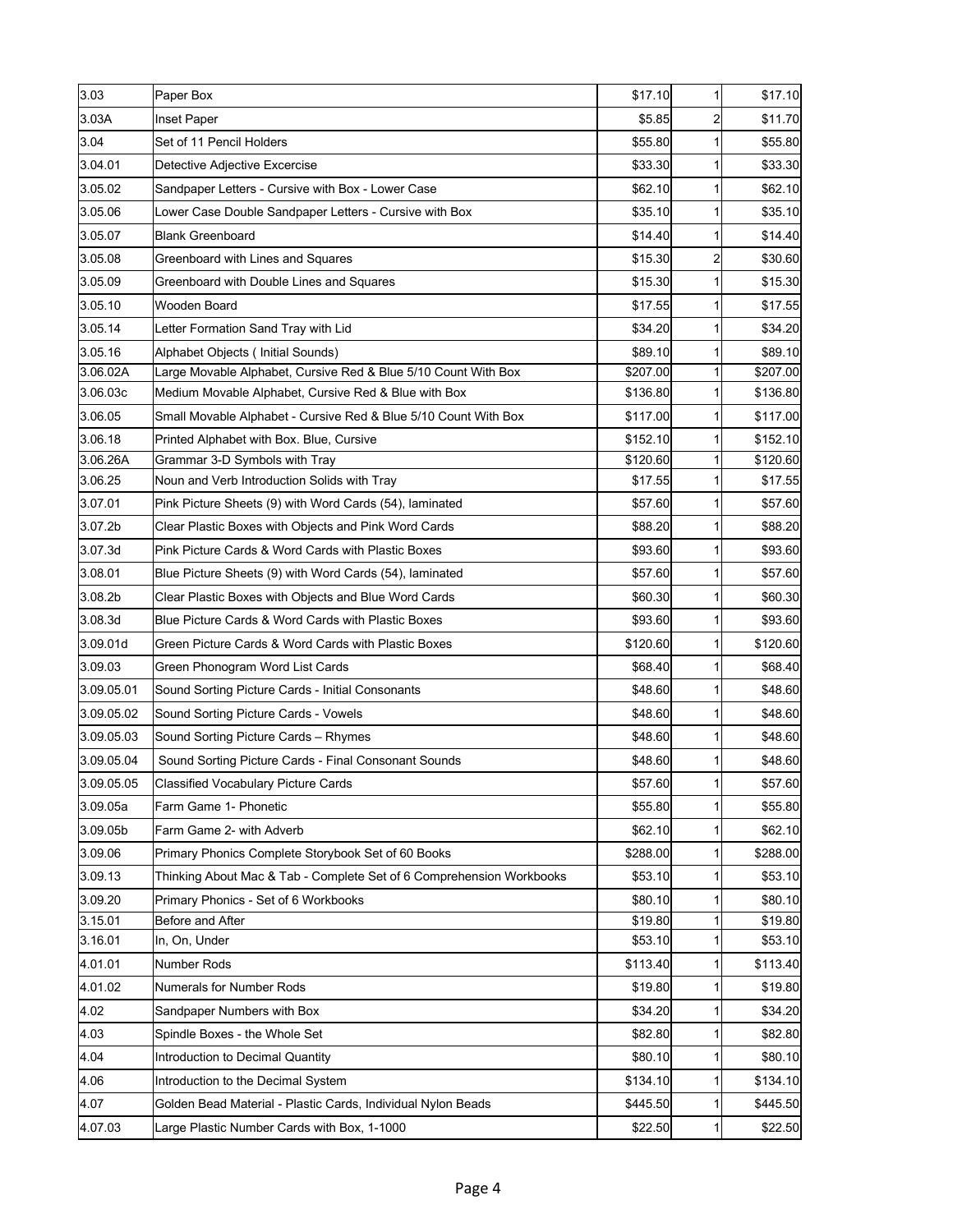| 4.08    | Teen Boards and Tens Boards - The Whole Set             | \$126.00 | 1            | \$126.00 |
|---------|---------------------------------------------------------|----------|--------------|----------|
| 4.08.03 | Teen Bead Hanger with Beads                             | \$50.40  | 1            | \$50.40  |
| 4.08.04 | Hanger for Colour Bead Stairs                           | \$34.20  | 1            | \$34.20  |
| 4.10    | <b>Stamp Game</b>                                       | \$47.70  | 1            | \$47.70  |
| 4.11    | Hundred Board with Control Chart                        | \$75.60  | 1            | \$75.60  |
| 4.12    | Pythagoras Board with Control Chart                     | \$66.60  | 1            | \$66.60  |
| 4.13.01 | Complete Bead Material - Cubes, Squares, Chains         | \$620.10 | 1            | \$620.10 |
| 4.13.02 | Wooden Bead Material Cabinet                            | \$387.00 | 1            | \$387.00 |
| 4.13.04 | Set of Arrows for Complete Bead Material with Boxes     | \$120.60 | 1            | \$120.60 |
| 4.15    | Addition Snake Game                                     | \$70.20  | 1            | \$70.20  |
| 4.16    | Addition Strip Board - Complete Set                     | \$40.50  | 1            | \$40.50  |
| l4.17a  | Addition Working Charts with FRAME - Complete Set       | \$89.10  | 1            | \$89.10  |
| 4.18    | <b>Addition Equations and Sums Box</b>                  | \$42.30  | 1            | \$42.30  |
| 4.20    | <b>Subtraction Snake Game</b>                           | \$89.10  | 1            | \$89.10  |
| 4.21    | Subtraction Strip Board - Complete Set                  | \$46.80  | 1            | \$46.80  |
| 4.22a   | Subtraction Working Charts with FRAME - Complete Set    | \$89.10  | 1            | \$89.10  |
| 4.23    | Subtraction Equations and Differences Box               | \$42.30  | 1            | \$42.30  |
| 4.25    | Multiplication Board Set                                | \$35.10  | 1            | \$35.10  |
| 4.26a   | Multiplication Working Charts with FRAME - Complete Set | \$100.80 | 1            | \$100.80 |
| 4.27    | Box of Multiplication Equations and Products            | \$42.30  | 1            | \$42.30  |
| 4.29    | Unit Division Board                                     | \$35.10  | 1            | \$35.10  |
| 4.30a   | Division Working Charts with FRAME - Complete Set       | \$89.10  | 1            | \$89.10  |
| 4.31    | Division Equations and Dividends Box                    | \$42.30  | 1            | \$42.30  |
| 4.33    | Small Bead Frame                                        | \$30.60  | 1            | \$30.60  |
| 4.33.01 | Paper for Small Bead Frame                              | \$8.10   | 1            | \$8.10   |
| 4.34    | Large Bead Frame                                        | \$37.80  | 1            | \$37.80  |
| 4.34.01 | Paper for Large Bead Frame                              | \$10.80  | 1            | \$10.80  |
| 4.37    | Decanomial Bead Bar Box                                 | \$224.10 | 1            | \$224.10 |
| 4.38    | Table of Pythagoras (Decanomial Squares)                | \$80.10  | 1            | \$80.10  |
| 4.39    | <b>Numerals and Counters</b>                            | \$25.20  | $\mathbf{1}$ | \$25.20  |
| 4.40    | Small Number Rods                                       | \$51.30  | 1            | \$51.30  |
| 4.41    | Golden Bead Chains of 100 and 1000 with Wall Frame      | \$84.60  | 1            | \$84.60  |
| 4.41.01 | Printed Arrows for 100/1000 Bead Chains with Boxes      | \$28.80  | 1            | \$28.80  |
| 4.41.02 | Hundred Chain Mat                                       | \$9.90   | 1            | \$9.90   |
| 4.41.03 | Thousand Chain Mat                                      | \$53.10  | 1            | \$53.10  |
| 4.42    | Short Bead Chains & Squares with Wall Frame             | \$77.40  | 1            | \$77.40  |
| 4.42.01 | Printed Arrows for Short Bead Chains with 10 Boxes      | \$52.20  | 1            | \$52.20  |
| 4.44    | Large Fraction Skittles with Stand                      | \$82.80  | 1            | \$82.80  |
| 4.44.01 | Cards for Large Fraction Skittles with Box              | \$19.80  | 1            | \$19.80  |
| 4.45    | Fraction Circles with Two Stands                        | \$166.50 | 1            | \$166.50 |
| 4.48    | Cut-Out Labeled Fraction Circles with Box               | \$99.00  | 1            | \$99.00  |
| 4.61    | Number Puzzle                                           | \$28.80  | 1            | \$28.80  |
| 5.01.03 | Botany Cabinet with 18 Insets                           | \$215.10 | 1            | \$215.10 |
| 5.01.04 | Leaf Cards Cabinet with Cards for 5.01.3                | \$34.20  | 1            | \$34.20  |
| 5.01.06 | Botany Cabinet Control Chart                            | \$7.20   | $\mathbf{1}$ | \$7.20   |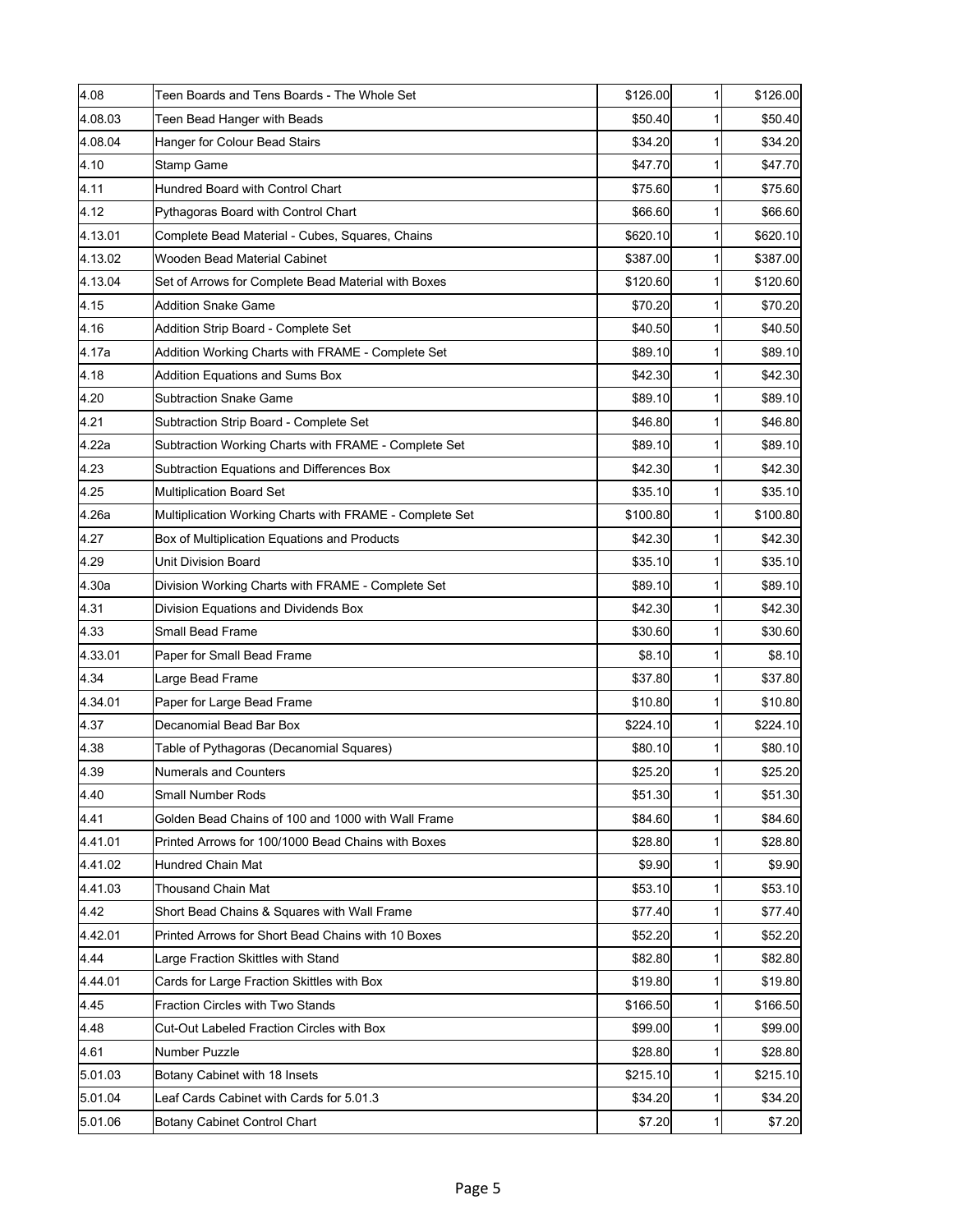| 5.02.06  | Botany Puzzle Activity Set                                                 | \$41.40 | 1 | \$41.40 |
|----------|----------------------------------------------------------------------------|---------|---|---------|
| 5.02.07A | Seed Puzzle                                                                | \$13.50 | 1 | \$13.50 |
| 5.02.09  | Botany Puzzle Cabinet with 3 Puzzles                                       | \$70.20 | 1 | \$70.20 |
| 5.02.09A | Root Puzzle                                                                | \$13.50 | 1 | \$13.50 |
| 5.03.10  | Animal Puzzle Activity Set                                                 | \$41.40 | 1 | \$41.40 |
| 5.03.11  | Animal Puzzle Cabinet with 5 Puzzles (Horse, Fish, Turtle, Bird, and Frog) | \$98.10 | 1 | \$98.10 |
| 5.03.12  | Insect Puzzle Cabinet with 5 Puzzles                                       | \$98.10 | 1 | \$98.10 |
| 5.03.14  | Penguin Puzzle                                                             | \$13.50 | 1 | \$13.50 |
| 5.03.15  | Ladybug Puzzle                                                             | \$13.50 | 1 | \$13.50 |
| 5.04.02  | How Insects See Kit                                                        | \$10.80 | 1 | \$10.80 |
| 5.10.01A | Monarch Butterfly Life Cycle Activity Set                                  | \$30.60 | 1 | \$30.60 |
| 5.10.02A | Frog Life Cycle Activity Set                                               | \$30.60 | 1 | \$30.60 |
| 5.10.03A | Green Sea Turtle Life Cycle Activity Set                                   | \$30.60 | 1 | \$30.60 |
| 5.10.04  | Life Cycle of a Honey Bee - 4 Realistic Models                             | \$10.80 | 1 | \$10.80 |
| 5.10.05  | Life Cycle of a Green Bean Plant - 4 Realistic Models                      | \$10.80 | 1 | \$10.80 |
| 5.10.06A | Chicken Life Cycle Activity Set                                            | \$30.60 | 1 | \$30.60 |
| 5.10.07A | Ladybug Life Cycle Activity Set                                            | \$30.60 | 1 | \$30.60 |
| 5.10.09A | Ant Life Cycle Activity Set                                                | \$30.60 | 1 | \$30.60 |
| 5.10.10  | Life Cycle of a Stag Beetle - 4 Realistic Models                           | \$10.80 | 1 | \$10.80 |
| 5.10.11  | Life Cycle of a Mosquito - 4 Realistic Models                              | \$10.80 | 1 | \$10.80 |
| 5.10.12  | Life Cycle of a Spider                                                     | \$10.80 | 1 | \$10.80 |
| 5.10.14  | Life Cycle Of A Salmon                                                     | \$10.80 | 1 | \$10.80 |
| 5.13     | Growth and Layer Puzzle - Chicken                                          | \$16.20 | 1 | \$16.20 |
| 5.14     | Growth and Layer Puzzle - Frog                                             | \$16.20 | 1 | \$16.20 |
| 5.15     | Growth and Layer Puzzle - Butterfly                                        | \$16.20 | 1 | \$16.20 |
| 5.16     | Growth and Layer Puzzle -Sunflower                                         | \$16.20 | 1 | \$16.20 |
| 5.18     | Growth and Layer Puzzle - Man                                              | \$16.20 | 1 | \$16.20 |
| 5.19     | Growth and Layer Puzzle - Woman                                            | \$16.20 | 1 | \$16.20 |
| 6.00 A   | Globe of Land & Water                                                      | \$67.50 | 1 | \$67.50 |
| 6.00.01  | Land Form Cards                                                            | \$35.10 | 1 | \$35.10 |
| 6.00.02  | Land & Water Form Trays - Set 1 & 2                                        | \$93.60 | 1 | \$93.60 |
| 6.00.03  | Land & Water Form Cards for Set 1 & 2 with Box                             | \$33.30 | 1 | \$33.30 |
| 6.00C    | Globe of the Continents                                                    | \$67.50 | 1 | \$67.50 |
| 6.01     | World Puzzle Map                                                           | \$54.00 | 1 | \$54.00 |
| 6.01.01  | World Control Map - Labeled                                                | \$10.80 | 1 | \$10.80 |
| 6.01.02  | World Control Map - Unlabeled                                              | \$10.80 | 1 | \$10.80 |
| 6.01.03  | Animals of the World–First Presentation                                    | \$88.20 | 1 | \$88.20 |
| 11.01    | Continents - Set of 7 Books                                                | \$89.10 | 1 | \$89.10 |
| 6.03     | Europe Puzzle Map                                                          | \$54.00 | 1 | \$54.00 |
| 6.03.01  | Europe Control Map - Labeled                                               | \$10.80 | 1 | \$10.80 |
| 6.03.02  | Europe Control Map - Unlabeled                                             | \$10.80 | 1 | \$10.80 |
| 6.04     | North America Puzzle Map                                                   | \$54.00 | 1 | \$54.00 |
| 6.04.01  | North America Control Map - Labeled                                        | \$10.80 | 1 | \$10.80 |
| 6.04.02  | North America Control Map - Unlabeled                                      | \$10.80 | 1 | \$10.80 |
| 6.05     | South America Puzzle Map                                                   | \$54.00 | 1 | \$54.00 |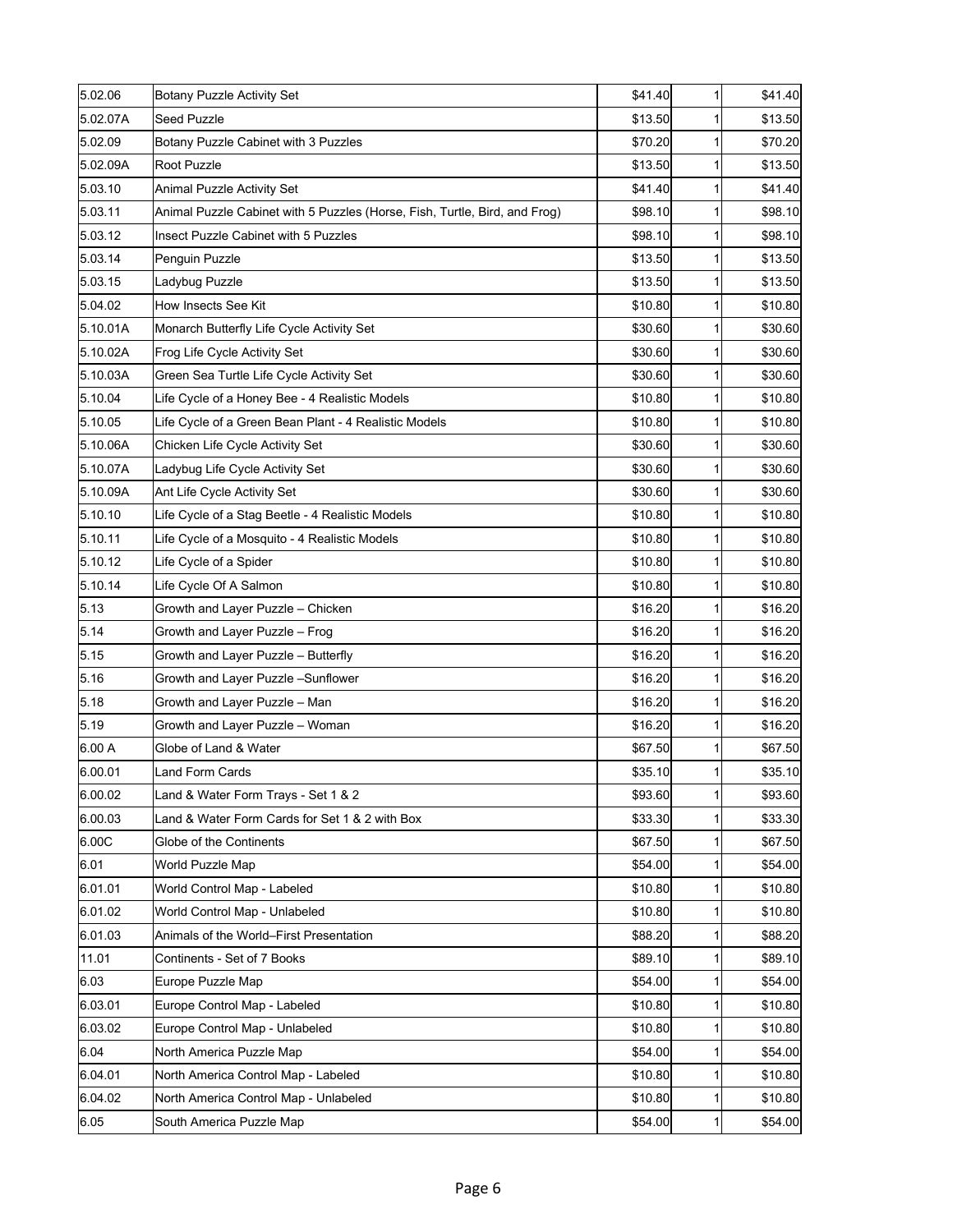| 6.05.01  | South America Control Map - Labeled                | \$10.80  | 1 | \$10.80  |
|----------|----------------------------------------------------|----------|---|----------|
| 6.05.02  | South America Control Map - Unlabeled              | \$10.80  | 1 | \$10.80  |
| 6.06     | Africa Puzzle Map                                  | \$54.00  |   | \$54.00  |
| 6.06.01  | Africa Control Map - Labeled                       | \$10.80  |   | \$10.80  |
| 6.06.02  | Africa Control Map - Unlabeled                     | \$10.80  | 1 | \$10.80  |
| 6.07     | Asia Puzzle Map                                    | \$54.00  |   | \$54.00  |
| 6.07.1   | Asia Control Map - Labeled                         | \$10.80  |   | \$10.80  |
| 6.07.02  | Asia Control Map - Unlabeled                       | \$10.80  |   | \$10.80  |
| 6.08     | Australia Puzzle Map                               | \$54.00  |   | \$54.00  |
| l6.08.1  | Australia Control Map - Labeled                    | \$10.80  | 1 | \$10.80  |
| 6.08.02  | Australia Control Map - Unlabeled                  | \$10.80  | 1 | \$10.80  |
| 6.09     | Canada Puzzle Map                                  | \$54.00  | 1 | \$54.00  |
| 6.09.1   | Canada Control Map - Labeled                       | \$10.80  |   | \$10.80  |
| 6.09.02  | Canada Control Map - Unlabeled                     | \$10.80  |   | \$10.80  |
| 6.11     | Puzzle Map of the Oceans                           | \$54.00  |   | \$54.00  |
| 6.12     | Seven Continents Puzzle Map - Peace on Earth       | \$93.60  |   | \$93.60  |
| 6.20.01  | Puzzle Map Cabinet for 8 Maps                      | \$189.00 |   | \$189.00 |
| 6.21.01  | Flags of the World                                 | \$80.10  |   | \$80.10  |
| 6.26.01  | Clock with Movable Hands                           | \$86.40  |   | \$86.40  |
| 6.26.02  | Clock Cards with 2 Boxes                           | \$28.80  |   | \$28.80  |
| 6.27     | Magnetic Summary Calendar                          | \$33.30  |   | \$33.30  |
| 6.29     | Children of the World Floor Puzzle                 | \$17.10  |   | \$17.10  |
| 6.34A    | Roman Arch                                         | \$86.40  |   | \$86.40  |
| 6.49.01  | Classified Cards, World Landmarks                  | \$6.30   |   | \$6.30   |
| 6.49.02  | Classified Cards, Land and Water Formations 2      | \$6.30   |   | \$6.30   |
| 6.49.04  | <b>Classified Cards, Planets</b>                   | \$6.30   |   | \$6.30   |
| 6.49.03  | Classified Cards, Weather and Natural Disasters    | \$6.30   |   | \$6.30   |
| 6.50     | Animals of the World - the Whole Set               | \$252.00 |   | \$252.00 |
| 6.51     | Animal Habitats - The Whole Set                    | \$117.00 |   | \$117.00 |
| 11.12    | Life Cycles - Set of 6 Books                       | \$16.20  |   | \$16.20  |
| 11.14    | Animal Groups - Set of 6 Books                     | \$16.20  |   | \$16.20  |
| 6.51.11  | Predators                                          | \$25.20  | 1 | \$25.20  |
| 6.51.10  | Living in the Arctic                               | \$19.80  |   | \$19.80  |
| 6.52.01  | Land, Air & Water Transportation                   | \$62.10  |   | \$62.10  |
| 6.52.02  | Land, Air & Water Animals                          | \$62.10  |   | \$62.10  |
| 6.52.03  | Land & Water Form Objects                          | \$19.80  |   | \$19.80  |
| 6.53a    | Living / Non-living Classification                 | \$35.10  |   | \$35.10  |
| 6.53.01  | Vertebrate and Invertebrate                        | \$53.10  |   | \$53.10  |
| 6.53.02  | <b>Five Classes of Vertebrates</b>                 | \$57.60  |   | \$57.60  |
| 6.53.4   | Oviparous and Viviparous                           | \$46.80  | 1 | \$46.80  |
| 6.53.08  | Whales & Dolphins Sorting Set                      | \$19.80  |   | \$19.80  |
| 6.53.08a | <b>Wild Cats</b>                                   | \$15.30  | 1 | \$15.30  |
| 6.53.09  | Exotic Birds Set with 10 Objects and Picture Cards | \$35.10  |   | \$35.10  |
| 6.53B    | Plant / Animal Classification                      | \$35.10  |   | \$35.10  |
| 6.71A    | My Body Activity Apron with 3D Organs              | \$121.50 |   | \$121.50 |
| 6.71.06  | Pumping Heart Model                                | \$60.30  | 1 | \$60.30  |
| 6.73.03  | Jumbo Magnifiers with Stand                        | \$41.40  | 1 | \$41.40  |
|          |                                                    |          |   |          |